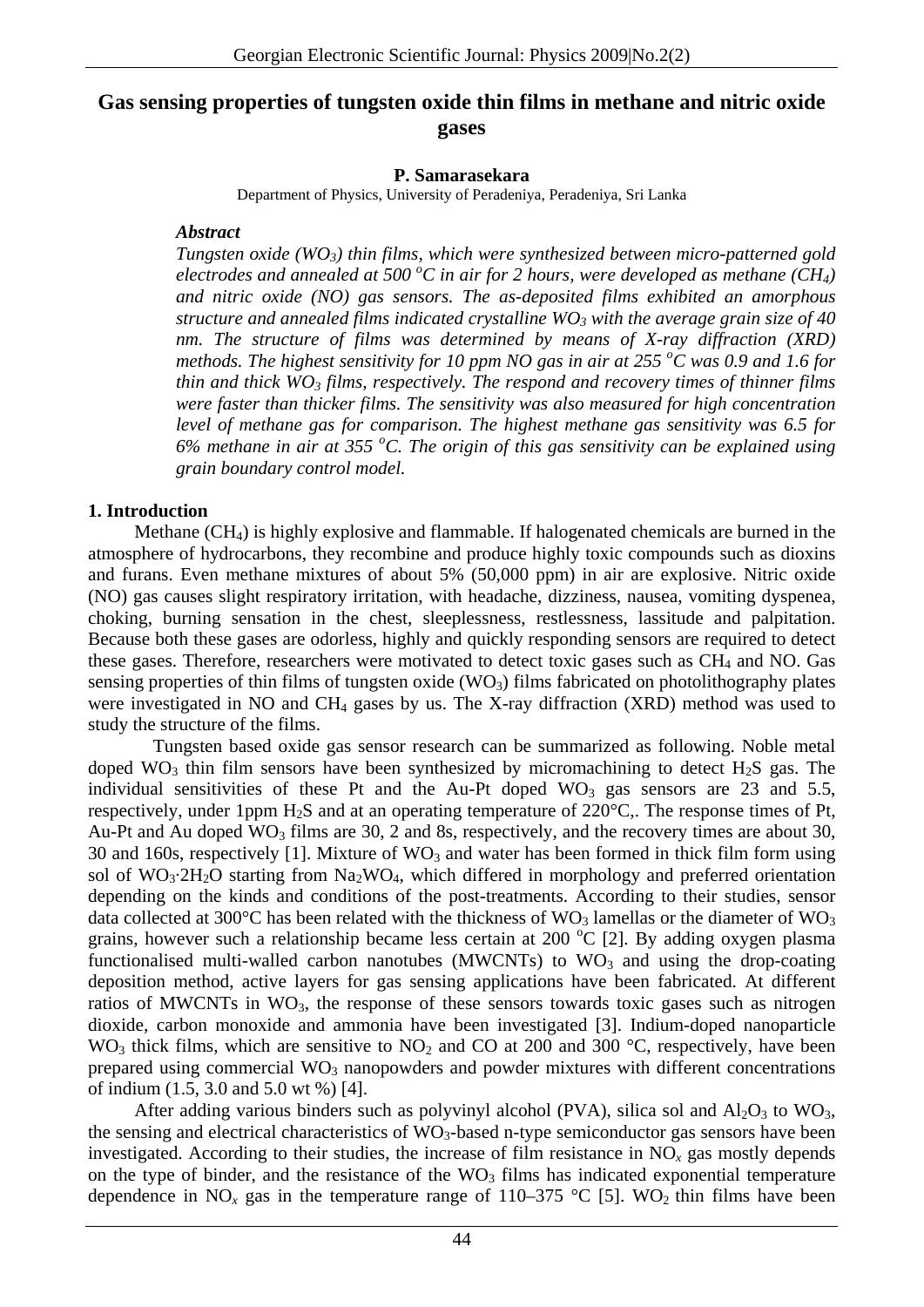synthesized by evaporating high purity  $WO_3$  powder by an electrically heated crucible on sapphire substrates provided with Pt inter-digital type sputtered electrodes and annealed for 1 h at 400, 500 and 600 °C. All the films have shown the highest sensitivity to  $NO<sub>2</sub>$  at operating temperature of 200  $\degree$ C [6]. Thin film WO<sub>3</sub> micro-gas sensors have been grown by means of micro-electromechanical system technology and gas sensing characteristics have been investigated in  $NO<sub>2</sub>$ . According to their studies, the WO<sub>3</sub> thin films grown at 300 °C and subsequently annealed in air at 600 °C for 4h have indicated good sensing characteristics to  $NO<sub>2</sub>$  gas at the operating temperature of 250 °C [7]. Gas sensing properties of the films of  $WO_3$  and Pd have been investigated for exposure to  $H_2S$  and  $CH<sub>3</sub>OH$  at operation temperatures up to 773K. These films consisting of nano-crystalline WO<sub>3</sub> and Pd have been fabricated by advanced reactive gas deposition [8].

In addition, the electrical resistance of  $WO_3$  in  $NO_x$  gas increases although the electrical resistance in NH<sub>3</sub>, H<sub>2</sub>, H<sub>2</sub>S and SO<sub>2</sub> gases decreases. These thin films of WO<sub>3</sub> have been fabricated on glass substrates by reactive radio frequency (rf) sputtering [9]. Nitric oxide gas sensitivity of  $WO<sub>3</sub> films grown by reactive rf sputtering method has been studied [10]. NO gas sensors have been$ prepared using  $WO_3$  thin films synthesized by rf sputtering in various oxygen argon atmospheres. In these studies, the sputtering parameters have been optimized in order to obtain the maximum sensitivity [11]. The sensitivity of  $WO_3$  thin films depends on thickness too, and  $WO_3$  thin films with the thickness of 0.6  $\mu$ m have indicated the highest sensitivity to NO<sub>2</sub> at 200 °C [12]. Thin film samples of various thicknesses have been fabricated by varying quantity of ammonium tungstate solution sprayed onto preheated conducting glass substrates using thermolysis technique [13]. The nano-crystalline tungsten oxide films synthesized by microfabrication technique and calcined at 550 <sup>o</sup>C for one hour have indicated the best sensitivity in NO<sub>2</sub> gas at operating temperature of 300 <sup>o</sup>C [14]. The stability of nanocrystalline  $WO_3$  films fabricated using two-step thermal annealing and vacuum evaporation has been reported [15]. The XRD patterns, Raman spectroscopy, AFM measurements and optical transmission spectra of this kind of  $WO<sub>3</sub>$  films have been investigated [16].

#### **2. Experimental details**

Patterns of gold (Au) electrodes on thermally oxidized silicon wafers have been fabricated using photolithography and chemical etching methods. Gold layer of 100-200 nm thick was coated on one of the above substrates by vacuum evaporation. The patterns were cleaned by acetone and vacuum dried before coating of  $WO_3$  thin films.  $WO_3$  thin films were synthesized between micropatterns of Au electrodes using vacuum evaporation. Some films were subsequently annealed at 500  $\rm{^{\circ}C}$  in air to crystallize the phase of WO<sub>3</sub>. XRD patterns were performed to investigate the structure of deposited films.

The surface resistance of the film between two gold electrodes is measured to determine the gas sensitivity, by means of a high mega Ohm multimeter. The gas sensitivity of the sample placed in a glass chamber was measured with time in a mixture of  $CH_4$  or NO, and air. The sample was heated using a heater coil attached to a DC regulated power supply in order to study the variation of gas sensitivity at different temperatures. The temperature was measured using a thermocouple contacting the surface of thin film together with a digital display. Needle valves coupled to digital displays were used to control the gas flow rates entering into the measuring glass chamber. In this dynamic process, the ratio between gas flow rates passing through the chamber was controlled to vary the ratio between particular gas and air inside the chamber. Atomic Force Microscope (AFM) measurements were performed to determine the thickness of the sample and the surface morphology including the crystalline structure.

## **3. Results and Discussion**

The XRD patterns of a sample prepared on glass substrates using vacuum evaporation are given in figure 1. Lower line (dashed line) and upper line (solid line) indicate XRD patterns of a sample before annealing and after annealing at  $500^{\circ}$ C for 2 hours in air. The glass substrate does not contribute any peak to XRD pattern, and the amorphous hump can be seen around  $2\theta = 25^{\circ}$ . The as-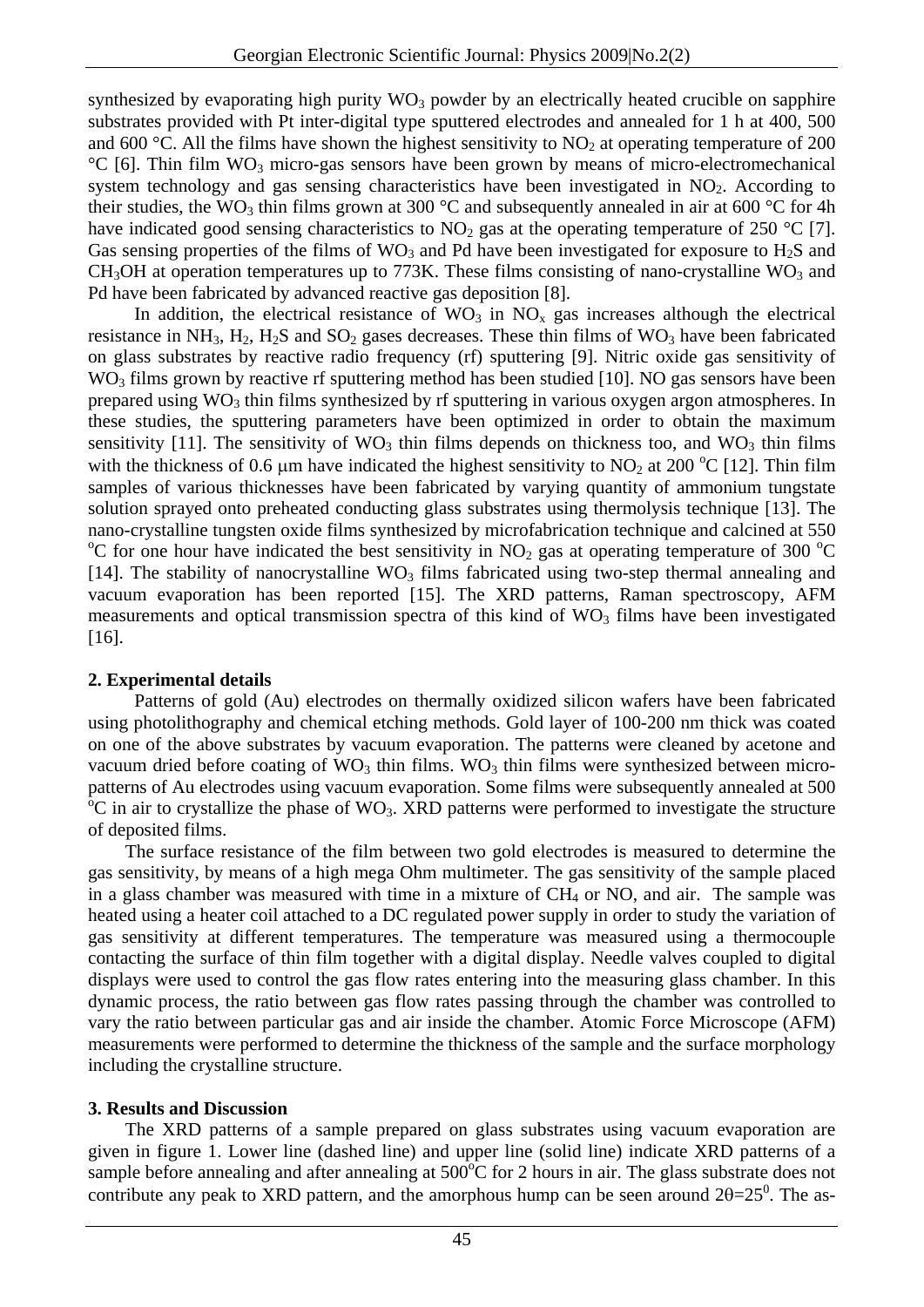deposited sample is amorphous, and the sample could be crystallized after annealing under these conditions, according to these two XRD patterns. The average grain size calculated using Scherrer's formula [16] for the first peak (002) was found to be 40 nm. All the peaks in this pattern belong to the phase of WO<sub>3</sub> [17, 18], indicating that the single phase of WO<sub>3</sub> can be crystallized under these annealing conditions. Tetragonal, orthorhombic, monoclinic and triclinic phases of  $WO_3$  can be found at different temperatures [9, 18, 19, 20]. According to XRD peaks,  $WO_3$  film given in figure 1. indicates properties of monoclinic phase  $[17, 18]$ . Phase of  $WO<sub>3</sub>$  at the room temperature is most probably monoclinic as given in some early publication [21, 22]. Crystallization improvement with annealing conditions of  $WO_3$  thin films at temperatures 250 to 450  $\degree$ C has been observed by some other researchers [18]. The mechanism of crystallization improvement with annealing is related to the filling the oxygen atoms in vacant sites of crystal lattice.



**Figure 1.** XRD patterns of a sample deposited on glass substrate before annealed (lower line) and after annealed at  $500^{\circ}$ C for 2 hours in air (upper line)

Nitric oxide gas sensitivity of  $WO_3$  thin films measured in NO of 10ppm at 255 °C operating temperature is shown in figure 2. The thickness of this film is 55 nm as measured by AFM.



# Time (sec)

**Figure 2.** Nitric oxide gas sensitivity of  $WO_3$  thin film (55nm) in a mixture of 10 ppm NO in air at  $255^{\circ}$ C operating temperature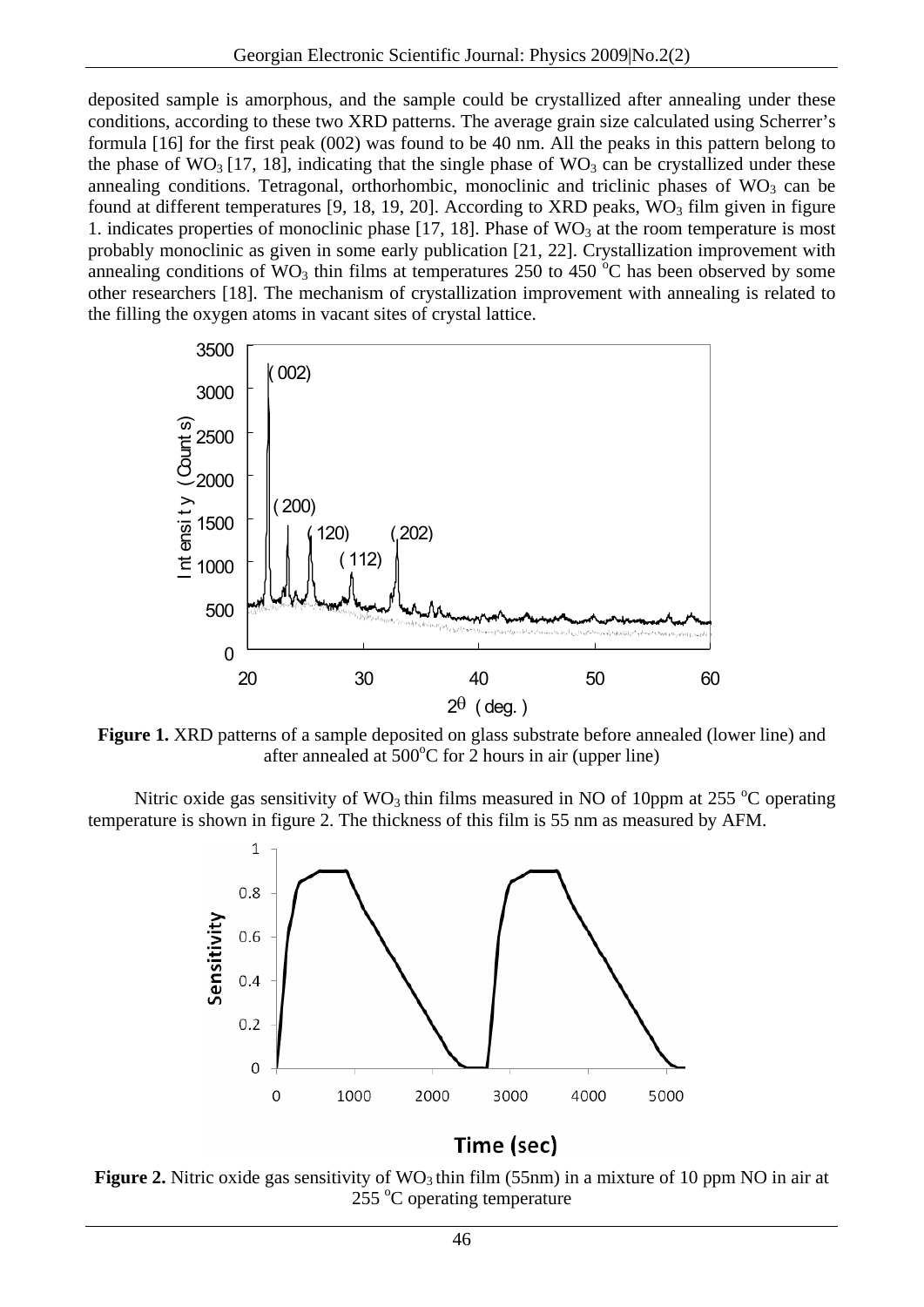The gas sensitivity is defined as the ratio of the difference between resistance at a particular point and initial resistance to the initial resistance. Here few curves were measured to show the repetition of data. The resistance of  $WO_3$  film increased and saturated after introducing nitric oxide gas, and resistance decreased after closing nitric oxide gas flow. The maximum sensitivity is 0.9 at this operating temperature. Respond and recovery times are 550 and 1550 s, respectively.

The methane gas sensitivity percentage of  $WO_3$  thin films in a mixture of methane (6%) in air at 355 °C operating temperature is given in figure 3. Respond and recovery times are 3718 and 117 s, respectively. The highest sensitivity is 6.5 in this case. According to the graph, this film quickly releases methane gas.



Time (Sec)

**Figure 3.** Methane gas sensitivity of  $WO_3$  thin films in a mixture of methane (6%) in air at 355 °C operating temperature

Figure 4 indicates the nitric oxide gas sensitivity of  $WO_3$  thick films in 10 ppm NO in air measured at 255 °C operating temperature. Respond and recovery times are 720 and 2920 s, respectively. Here these few curves reflect the reproducibility of our data. The thickness of this film was 110 nm. The maximum sensitivity is 1.6 at this temperature. The respond and recovery times of thin film are shorter than those of thick film. Also it was found that the maximum NO gas sensitivity of thick film is higher than that of thin film.



**Figure 4.** Nitric oxide gas sensitivity of  $WO_3$  thick film (110nm) in a mixture of 10 ppm NO in air at 255 °C operating temperature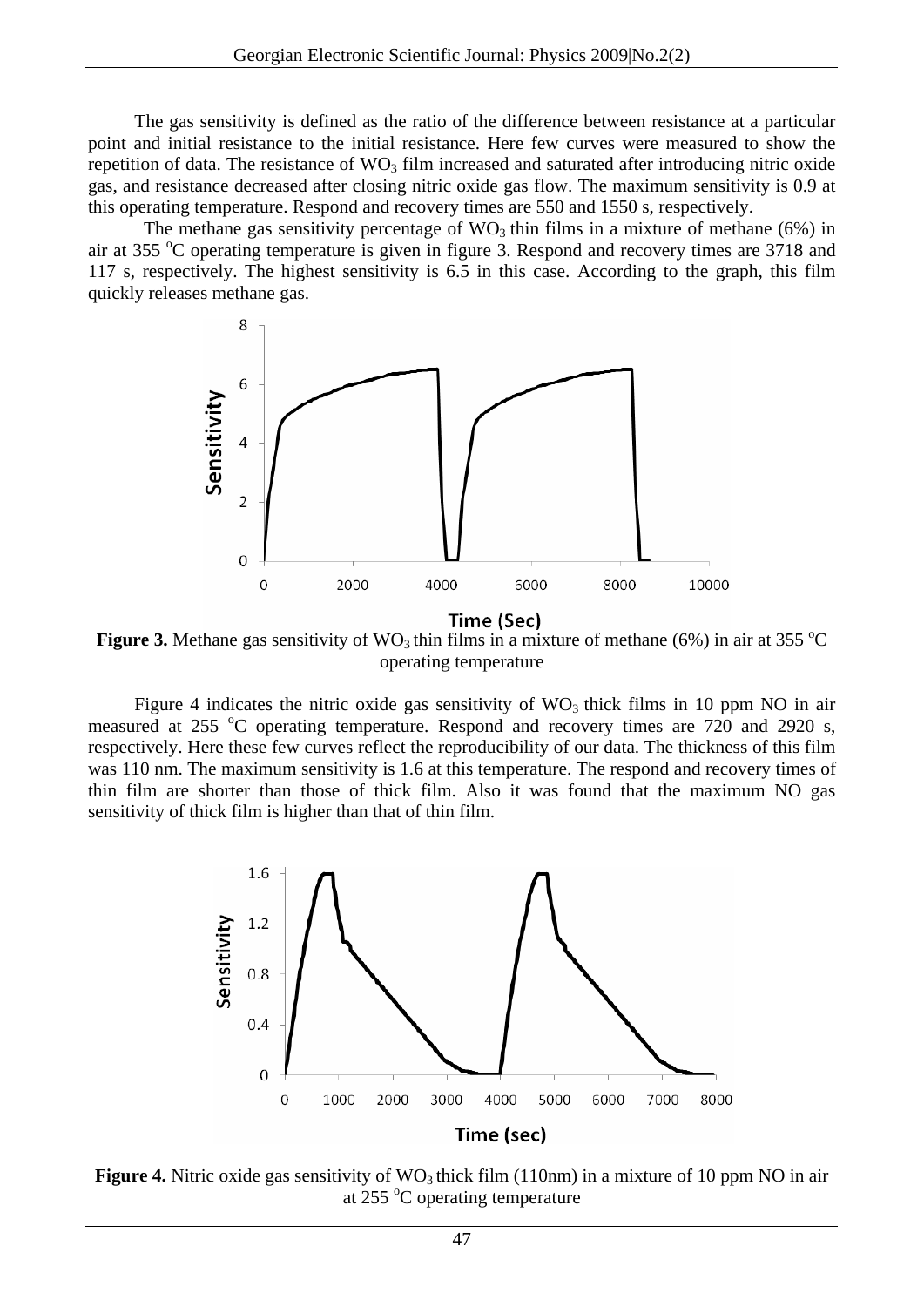The possible reason for this higher sensitivity is the higher effective surface area of thick film. The maximum gas sensitivity of the thick  $WO_3$  samples measured at higher operating temperatures varies with time. Therefore, this sample was measured at a low operating temperature. The NO gas sensitivity of thin and thick films has been measured in operating temperature range 150-430  $^{\circ}$ C. The maximum gas sensitivity is a constant at operating temperature of 255  $^{\circ}$ C. Therefore, the graphs measured at 255  $\mathrm{^{\circ}C}$  are given for thin and thick films in figure 2 and 4, respectively.

$$
L_D = \left(\frac{\varepsilon \varepsilon_0 kT}{n e^2}\right)^{\frac{1}{2}}
$$

The Debye length  $L<sub>D</sub>$  is given by ⎠ for a dielectric material with dielectric constant ε. Debye length is the distance over which significant charge separations can occur. Here *k, T,* ε*0, n* and *e* are the Boltzmann's constant, sample temperature in Kelvins, permittivity of free space, electron concentration and the charge of electron. The contribution of positive charge carriers has not been taken into account, as the mobility of heavier positive charges is less than the mobility of electron. Then the calculated value of Debye length [11] at 255  $\degree$ C using above equation is 10.8 nm. The average grain size calculated using XRD pattern (40 nm) is larger than  $2L_D$  (=21.6 nm) in our case. When the grain size is larger than  $2L<sub>D</sub>$ , the gas sensitivity does not depend on grain size as the resistance arises from the grain boundaries in which the environment gases adsorb. This is called grain boundary control model. The change of electron concentration (*n*) with temperature also affects the gas sensitivity.

At operating temperature of 403  $^{\circ}$ C, the sensitivity of WO<sub>3</sub> in different NO concentrations is shown in figure 5. Here points A, B, C, D and E show the points, where 3, 6, 20, 100 and 0 ppm NO concentrations in air, respectively have been introduced. According to this graph, the maximum sensitivity at 100 ppm NO is 2.3. When the amount of NO in air increases, the sensitivity, recovery time and respond time gradually increase. This implies that the higher NO concentrations increase the sensitivities, while the lower NO concentrations provide better respond and recovery times. For example, at 60 ppm of NO, the respond and recovery times are really high with gas sensitivity as high as 2.



**Figure 5.** Nitric oxide gas sensitivity steps of  $WO_3$  thin film at 403 °C. A, B, C, D and E indicate the points, where 3, 6, 20, 100, 0 ppm of nitric oxide, respectively, were introduced. At point E, nitric oxide gas line was closed.

The maximum gas sensitivity of the thick  $WO<sub>3</sub>$  samples measured at higher operating temperatures varies with time. Figure 6 shows this effect of  $WO<sub>3</sub>$  thick film measured in 12 ppm NO at 420 °C operating temperature. Sensitivities at three peaks are 0.8, 1.0 and 1.25, respectively.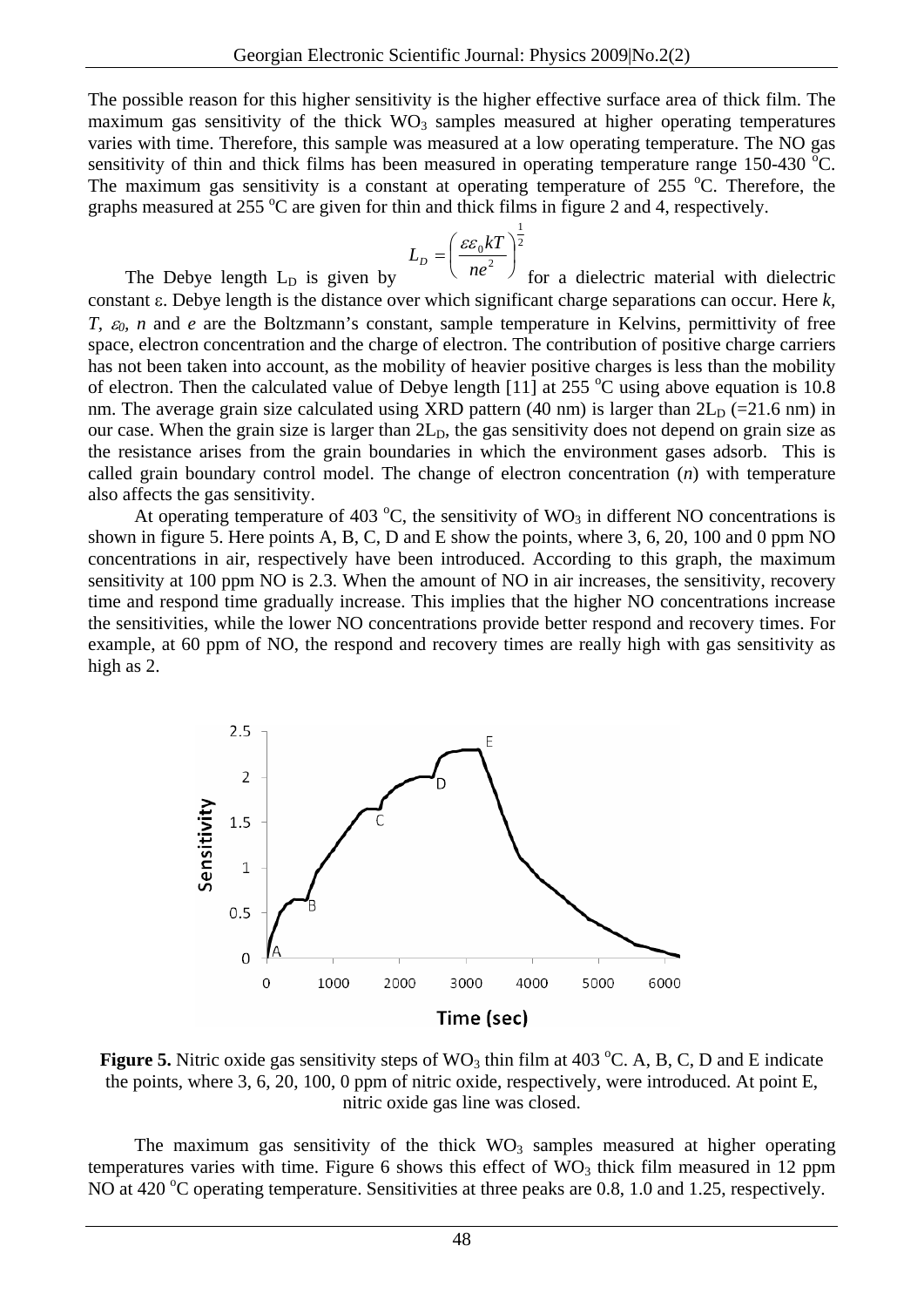

**Figure 6.** Gas sensitivity of  $WO_3$  thick film measured in 12 ppm NO in air at 420  $^{\circ}C$  operating Temperature

Three respond times are 850, 1120 and 1860 s, respectively. The first two recovery times are 1400 and 1760 s, respectively. This confirms that the respond and recovery times increase together with sensitivity. The reason for this effect mainly depends on following factors. The reaction taking place inside the sample during first cycle may change the phase of few crystallites inside the sample, and the new secondary phase may increase the sensitivity of the sample. If the sample does not release all the NO gas atoms absorbed by the sample in first cycle, then the maximum gas sensitivity may increase in the second consecutive cycle. Also the gas absorption may increase the effective surface area inside the sample, and the sensitivity may increase with the increase of effective surface area. It is well known that the phase of  $WO_3$  changes with temperature [19, 20]. Because this effect could be specially observed at higher operating temperatures, most probably this finally explained phase change at higher temperatures can be the reason for this effect. The  $WO_3$ thin films specially indicate this effect at NO concentrations above 11 ppm and operating temperatures above  $410^{\circ}$ C.

## **4. Conclusion**

Only the annealed samples contribute to XRD pattern in this case. Although the sensitivity of thick films are higher than those of thin films, the respond and recovery times of thin films are better than those of thick films. The higher the  $WO<sub>3</sub>$  gas sensitivity is the higher the respond and recovery times. The highest percentage of NO gas sensitivity varies from 0.9 to 1.6, as the thickness of  $WO_3$  films change from 55 to 110 nm. The maximum sensitivity varies with time at NO partial pressures above 11 ppm and operating temperatures above 410  $\degree$ C. Phase changes of WO<sub>3</sub> with temperature may be the possible reasons for this special effect. The highest methane gas sensitivity was measured to be 6.5 in 6% of methane in air at 355 °C. However, the NO gas sensitivity of WO<sub>3</sub> films is as high as 1.6 even for very low NO concentrations (10 ppm). The Debye length  $(L_D)$  has been calculated to explain the mechanism behind this gas sensitivity, and the gas sensitivity does not depend on grain size because the grain boundaries adsorb gases.